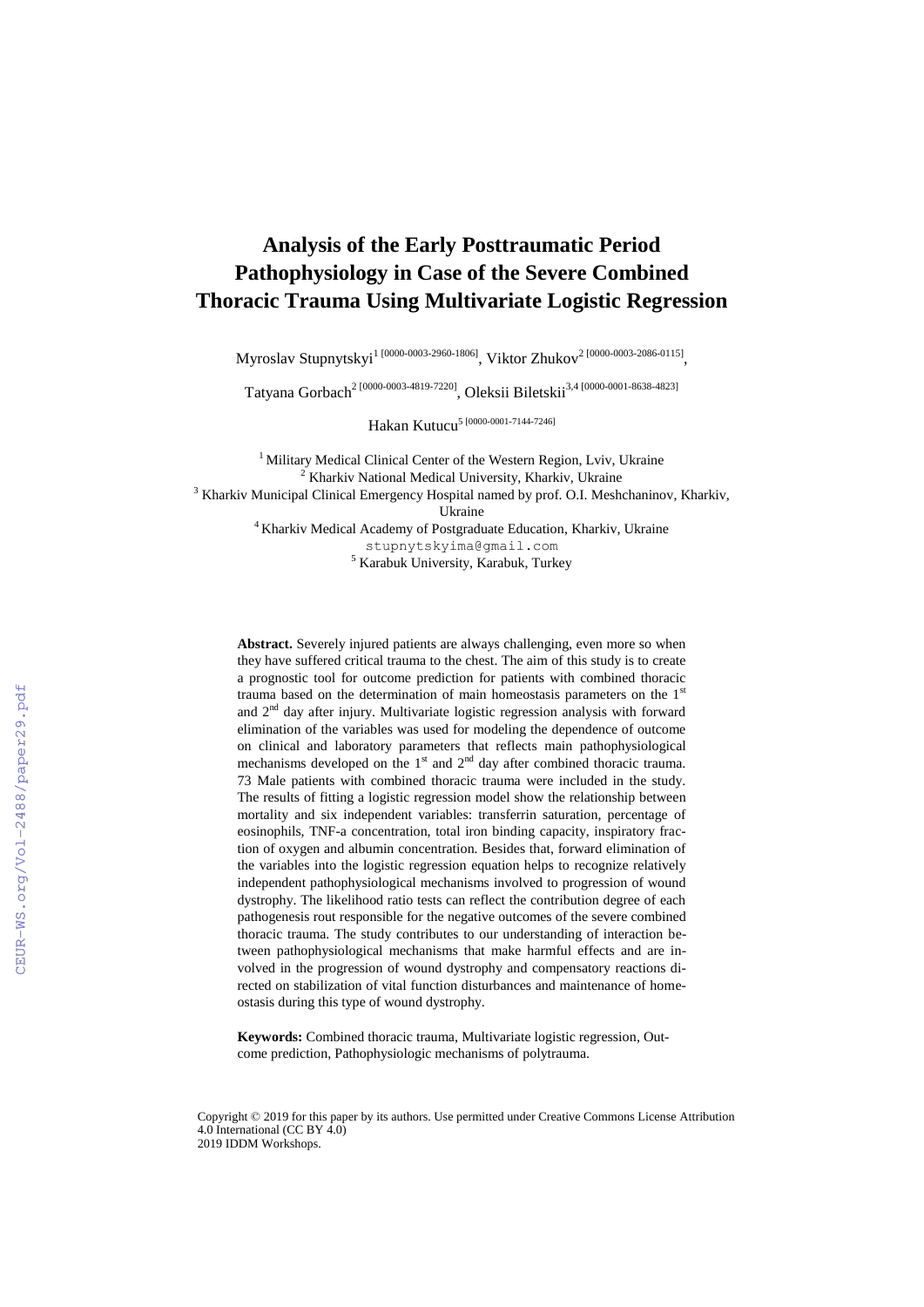## **1 Introduction**

Logistic regression provides a useful means for modeling the dependence of a binary response variable on one or more explanatory variables, where the latter can be either categorical or continuous. The fit of the resulting model can be assessed using a number of methods [1–3].

Polytrauma has great social and economic value as 80% polytrauma victims are able-bodied aged [4, 5]. Thoracic trauma is the leading cause of death nearly 25% of polytrauma patients and, when especially associated with other injuries, it may causes death in additional 50% of polytrauma patients [6]. Severely injured patients are always challenging, even more so when they have suffered critical trauma to the chest [7]. Blunt chest trauma is understood to be an injury to the thoracic cage affecting the rib cage itself, the lung parenchyma, the heart, great vessels and/or mediastinal structures, although the bony structures are the ones that are usually the most damaged. Such trauma is potentially life threatening, with a direct mortality rate of around 25% and it is related indirectly to mortality in polytrauma patients in another 25% of cases [8]. Management of chest injuries requires multidisciplinary approach [9] and involves different specialists: emergency physicians both out of hospital and in hospital settings, anesthesiologists, intensivists, radiologists, and surgeons [10].

The pathophysiology of polytrauma is complex, involves mostly all systems and organs and is still being elucidated [11, 12]. The injury rapidly activates the immune defense, which includes some protease cascades (coagulation and complement) and the cellular innate and adaptive immune response. Central part of the pathophysiological changes is the trauma-induced coagulopathy, hypothermia, and acidosis. The complex pathophysiological interactions of damaged and dysfunctional molecules, cells, and organs with the defense systems result in a systemic inflammatory response and severe complications such as sepsis, multi-organ dysfunction, and multi-organ failure [11, 13]. The comprehensive knowledge of the underlying pathophysiological mechanisms and the corresponding principles of clinical management are indispensable for the successful treatment of multiple injured patients [13].

Characterization of the severity of injury is crucial for the scientific study of trauma, triage, classification of patients, quality management and the assessment of prognosis (prediction of mortality of an individual patient) [14]. Various scoring systems have been created for prognostic value in patients with thoracic trauma (Thoracic trauma score, Injury severity score, Abbreviated injury score thoracic, and pulmonary contusion score). However, existing data stay dubious about the final risk in terms of morbidity and mortality [15]. The search for the best marker or set of markers for the diagnosis, prognosis and treatment quality of "at risk" trauma patients is ongoing.

## **2 Aim**

The aim of this study is to create a prognostic tool for outcome prediction for patients with combined thoracic trauma based on the determination of main homeostasis parameters on the  $1<sup>st</sup>$  and  $2<sup>nd</sup>$  day after injury.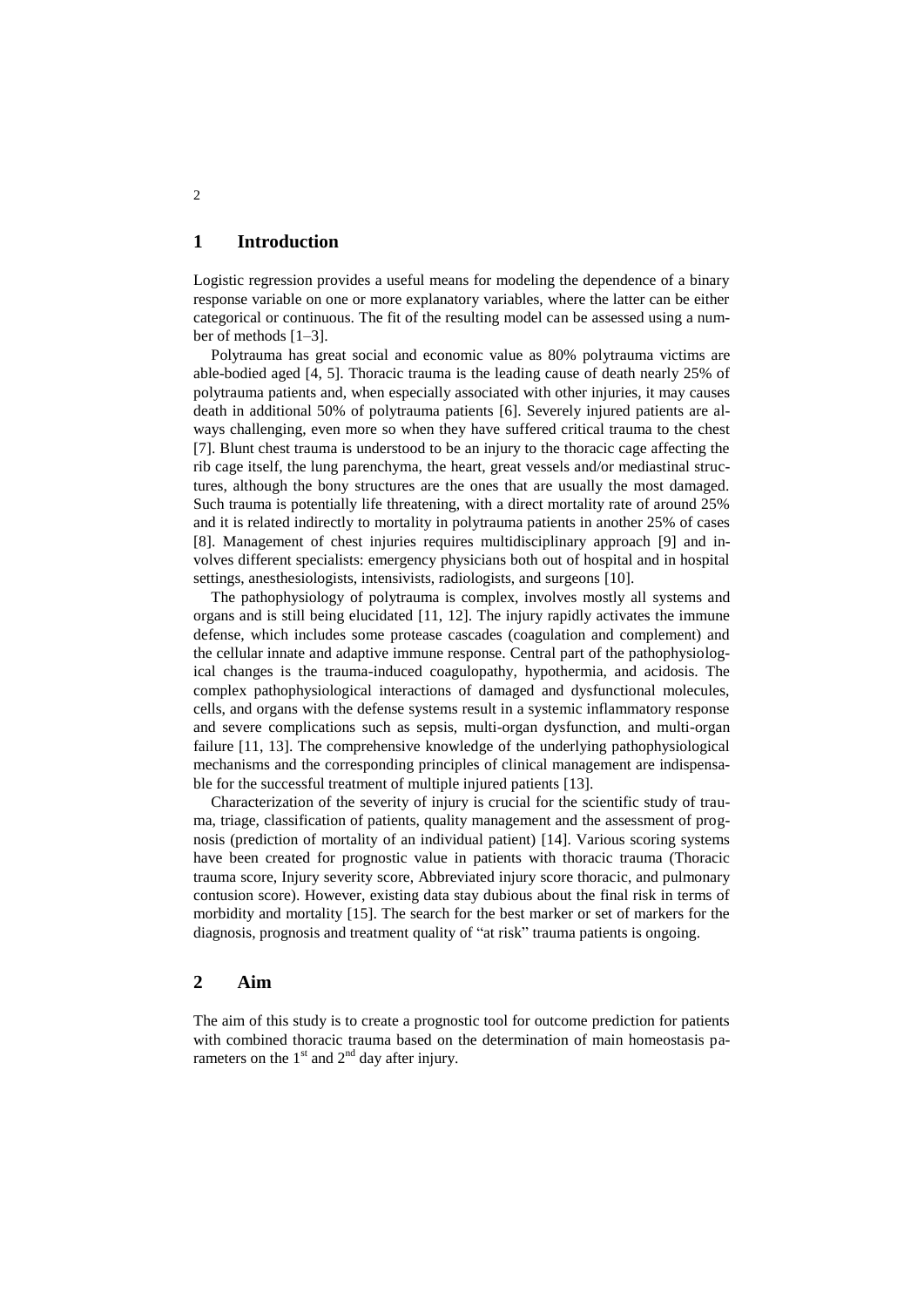## **3 Materials and methods**

#### **3.1 Patients.**

73 Male patients with combined thoracic trauma were included in the study. They were treated in anesthesiology and intensive care department for patients with combined trauma of Kharkiv Municipal Clinical Emergency Hospital named by prof. O.I. Meshchaninov. As inclusion criteria were chosen ISS > 16, two or more injured body regions, presence of severe blunt thoracic injuries (AIS 3 and more). Excluding criteria was a concomitant chronic disease in subcompensation or decompensation phase. Survival / nonsurvival ratio was 42 / 31. The examination was performed on the 1<sup>st</sup> and 2<sup>nd</sup> day after trauma (10.75 – 33.5 hours). Table 1 gives some of the main characteristics of the patients' groups. It can be seen that there were no significant differences according to age, admission time and the anatomical classification between patients groups.

|                                | <b>Survivors</b>     | <b>Nonsurvivors</b>           | P        |
|--------------------------------|----------------------|-------------------------------|----------|
| Number of patients             | 42                   | 31                            |          |
| Age, years                     | 41 (38.21-44.89)     | 42 (36.7-46.46)               | 1        |
| ISS score                      | 24.5 (22.73-28.22)   | 34 (30.38-38.53)              | 0.0006   |
| RTS score                      | 7.84 (7.051-7.684)   | $6.17(5.356-6.464)$           | < 0.0001 |
| <b>TRISS</b> probability       | $0.964(0.871-0.961)$ | $0.717(0.556-0.766)$          | < 0.0001 |
| Admission time, hours          | $1(0.854-1.97)$      | $1(0.435-3.297)$              | 0.8434   |
| Craniothoracic                 | 6                    | 3                             |          |
| Thoracoabdominal               | 3                    | 1                             |          |
| Thoracoscelethal               | 7                    | 1                             |          |
| Craniothoracoabdominal         | 5                    | 5                             | 0.0901   |
| Craniothoracoscelethal         | 7                    | 7                             |          |
| Thoracoabdominoscelethal       | 5                    | $\mathfrak{D}_{\mathfrak{p}}$ |          |
| Craniothoracoabdominoscelethal | 9                    | 12                            |          |

**Table 1.** Patient Characteristics (Median, 95% confidence interval).

#### **3.2 Laboratory methods.**

In general, 89 clinical and laboratory parameters, as well as their relationships were used for the regression analysis as explanatory variables. The patients' plasma was assayed for biochemical markers using spectrophotometric methods in the Biochemistry department of Kharkiv National Medical University. White blood cell count was performed according to the standard method in the clinical laboratory of Kharkiv Municipal Clinical Emergency Hospital. The level of eosinophils was expressed as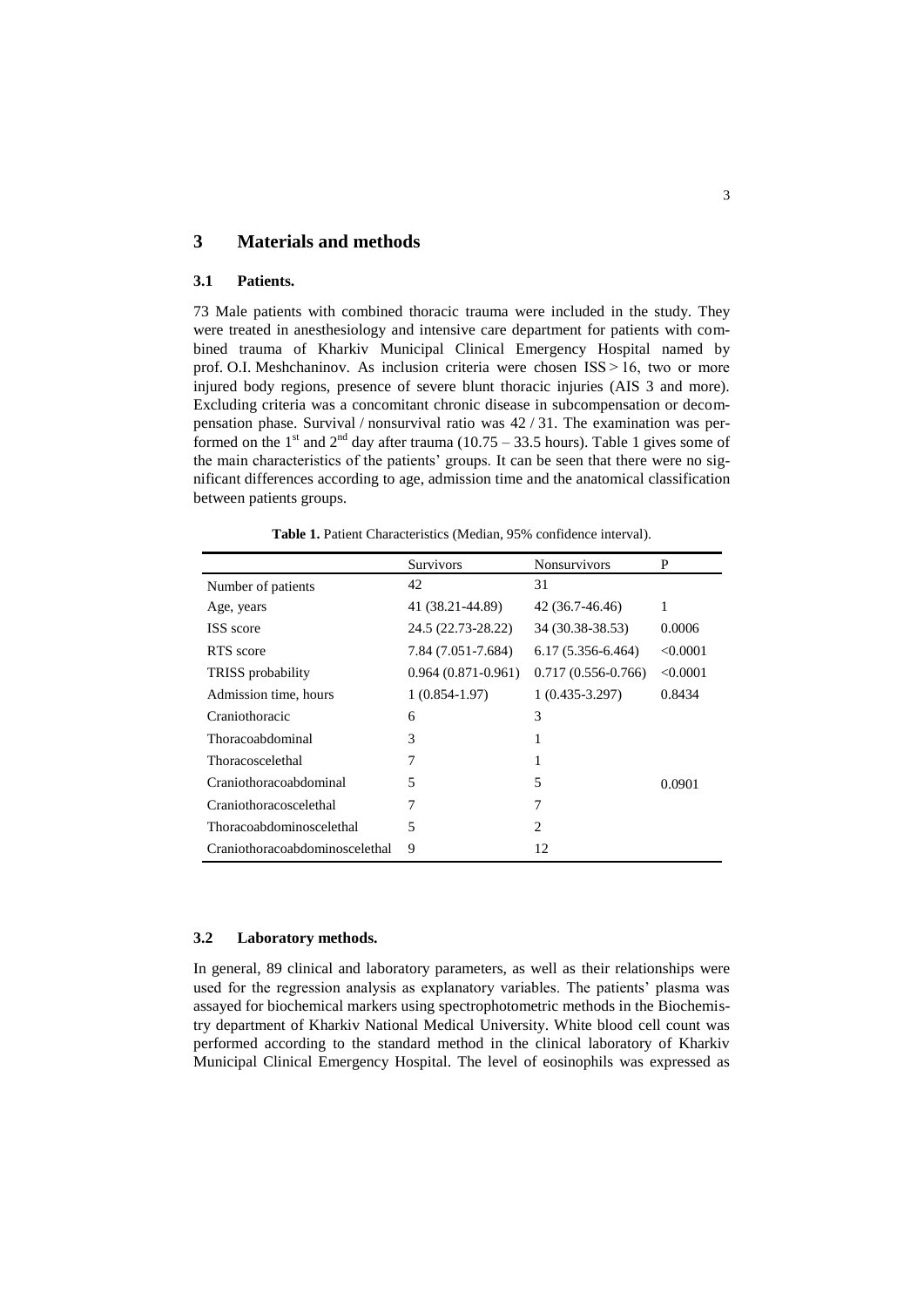percentages to the total white blood cells. Albumin concentration was estimated through the turbidimetric method and was expressed in g/L. Plasmatic Iron concentration and total iron-binding capacity (TIBC) were estimated spectrophotometrically and both were expressed in  $\mu$ mol/L. These biochemical markers were estimated with the help of "Filisit-Diagnostica" diagnostic kits. Transferrin saturation was calculated as Iron/TIPS ratio and was expressed in percentages. ELISA kit "Vector-Best" was used for the determination of Tumor necrosis factor-α (TNF-α) concentration and was expressed in pg/mL.

#### **3.3 Data analysis.**

Data were collected in a Microsoft Excel spreadsheet. STATGRAPHICS Plus 5.0 was used for multivariate logistic regression analyses with forward elimination of the variables [1, 3]. Analysis of deviance was used to measure the usefulness of the model and the goodness of fit of the model was assessed according to Chi-square goodness of fit test. The presence of serious multicollinearity was checked by the correlation matrix for coefficient estimates of the regression equation. Mann-Whitney test was used to assess differences between groups. Chi-square test for trends was performed to consider differences in nominal data. The significance level was specified as  $p < 0.05$ .

## **4 Results.**

#### **4.1 Logistic regression.**

Table 2 shows the results of the estimated regression model. The results of fitting a logistic regression model show the relationship between mortality and six independent variables.

| Parameter              | Estimate    | <b>Standard Error</b> | <b>Estimated Odds Ratio</b> |
|------------------------|-------------|-----------------------|-----------------------------|
| Constant               | $-4.38337$  | 6.0877                |                             |
| Transferrin saturation | 0.268732    | 0.0907964             | 1.3083                      |
| Eosinophils            | 6.88929     | 2.39064               | 981.706                     |
| TNF- $\alpha$          | 0.153333    | 0.0655899             | 1.16571                     |
| <b>TIBC</b>            | $-0.102003$ | 0.0635617             | 0.903027                    |
| FiO2                   | 32.7435     | 9.29733               | $1.66089\times10^{14}$      |
| Albumin                | $-0.825942$ | 0.209276              | 0.437822                    |

**Table 2.** Estimated Regression Model (Maximum Likelihood).

The equation of the fitted model is: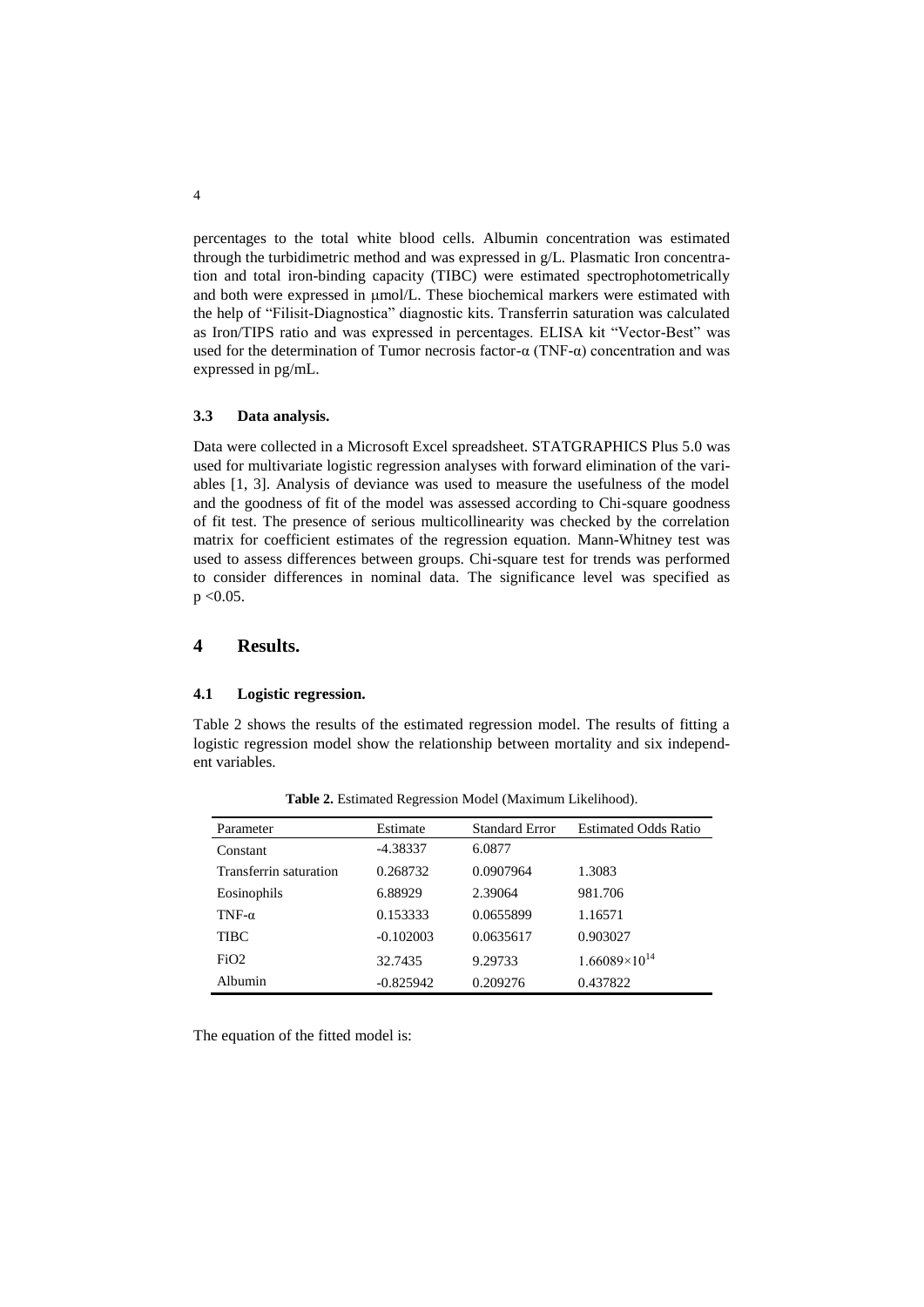Probability of lethal outcome  $=\frac{e^{k}}{2}$  $1 + e^k$ (1)

Where *k* is calculated from the formula:

 $\mathbf{r}$ 

$$
\kappa = -4.38337 + 0.268732 \times Tranferrin Saturation + 6.88929 \times Percentage of eosinophils + 0.153333 \times TNF-a - 0.102003 \times TIBC + 32.7435 \times FiO2 - 0.825942 \times Albumin
$$
 (2)

Table 3 shows the results of the analysis of deviance. Because the p-value for the model in the Analysis of Deviance table is less than 0.01, there is a statistically significant relationship between the variables at the 99% confidence level. Furthermore, the p-value for the residuals is greater than 0.10, indicating that the model is not significantly worse than the best possible model for this data at the higher than 90% confidence level.

**Table 3.** Analysis of deviance.

| Source        | Deviance | Df | p-Value |
|---------------|----------|----|---------|
| Model         | 86.4843  | n  | 0.0000  |
| Residual      | 5.6549   | 61 | 1.0000  |
| Total (corr.) | 92.1392  | 67 |         |

The analysis also shows that the percentage of deviance in lethal outcome explained by the model equals 93.8627%. This statistic is similar to the usual R-Squared statistic. The adjusted percentage, which is more suitable for comparing models with different numbers of independent variables, is 78.6683%.

The results of Likelihood ratio tests are described in Table 4. In determining whether the model can be simplified, notice that the highest p-value for the likelihood ratio tests is 0.0246, belonging to Transferrin saturation.

| Factor                 | Chi-square | Df | p-Value |
|------------------------|------------|----|---------|
| Transferrin saturation | 5.05213    |    | 0.0246  |
| Eosinophils            | 10.5325    |    | 0.0012  |
| TNF- $\alpha$          | 10.2318    |    | 0.0014  |
| <b>TIBC</b>            | 15.9856    |    | 0.0001  |
| FiO <sub>2</sub>       | 15.4042    |    | 0.0001  |
| Albumin                | 22.3353    |    | 0.0000  |

**Table 4.** Likelihood Ratio Tests.

Because the p-value is less than 0.05, that term is statistically significant at the 95% confidence level. Consequently, there is no need to remove any variables from the model.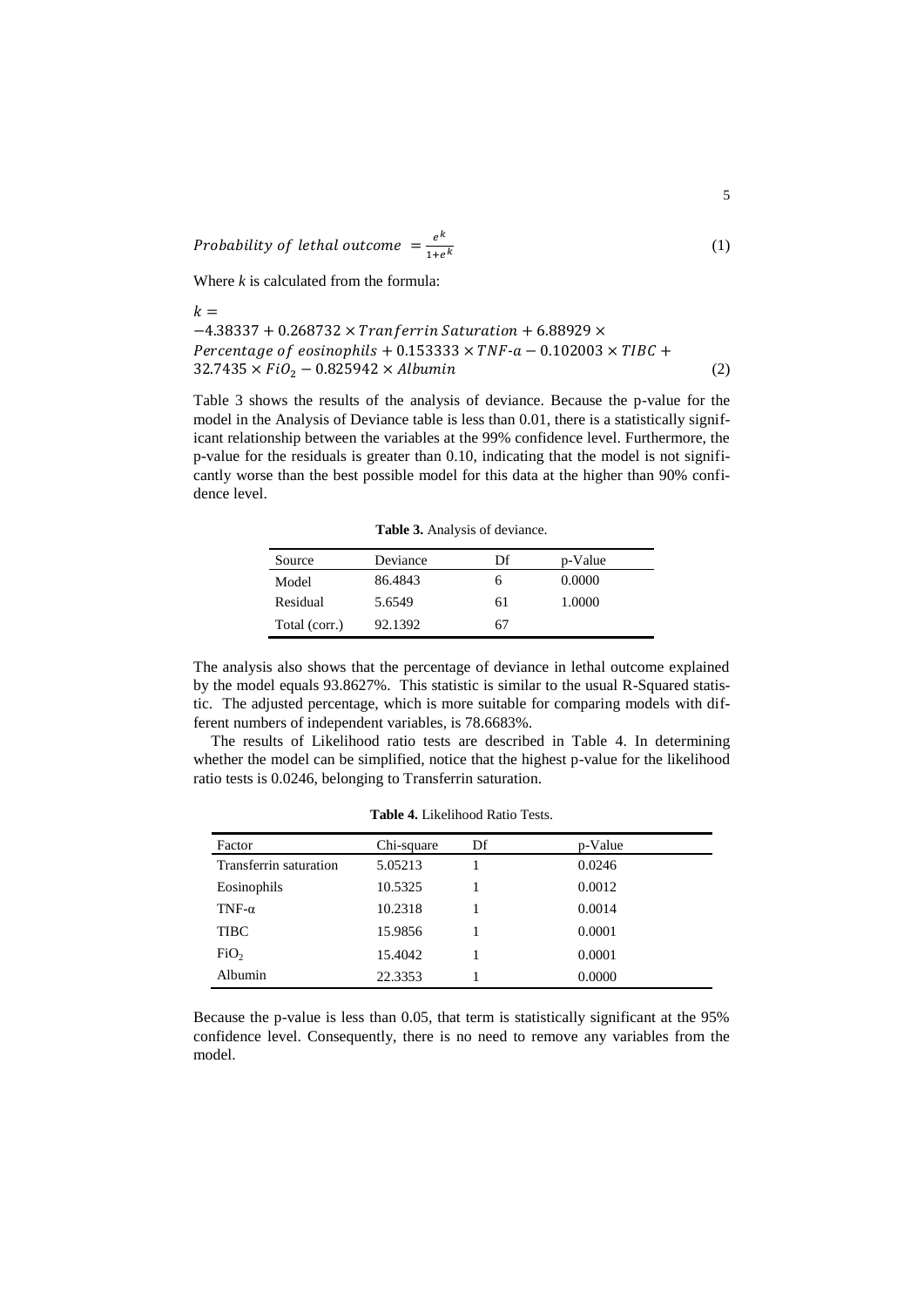The results of Chi-square goodness of fit test are illustrated in Table 5. This test determines whether the logistic function adequately fits the observed data.

| Class | Logit interval         | N  | True              |         | False             |         |
|-------|------------------------|----|-------------------|---------|-------------------|---------|
|       |                        |    | Observed Expected |         | Observed Expected |         |
|       | less than $-10.2567$   |    | 0.0               |         | 17.0              | 17.0    |
| 2     | $-10.2567$ to 0.734184 | 24 | 1.0               | 1.69911 | 23.0              | 22.3009 |
| 3     | 0.734184 to 16.7516    | 26 | 26.0              | 25.2774 | $0.0^{\circ}$     | 0.72258 |
| 4     | $16.7516$ or greater   | 68 | 28.0              | 27.9766 | 40.0              | 40.0234 |
|       | Total                  |    | 135 55.0          |         | 80.0              |         |

**Table 5.** Chi-Square Goodness of Fit Test

Chi-squared was calculated as  $1.05286$  with 2 d.f. and p-value = 0.590709. Because the p-value is greater than 0.10, there is no reason to reject the adequacy of the fitted model at the higher than 90% confidence level.

Table 6 shows the estimated correlations between the coefficients in the fitted model.

|                  | Constant | <b>SatTrans</b> | Eosinoph | TNF- $\alpha$ | TIBC     | FiO <sub>2</sub> | Albumin  |
|------------------|----------|-----------------|----------|---------------|----------|------------------|----------|
| Constant         | 1.0      | $-0.536$        | $-0.078$ | $-0.302$      | $-0.484$ | $-0.634$         | $-0.298$ |
| <b>SatTrans</b>  | $-0.536$ | 1.0             | 0.283    | 0.251         | 0.261    | 0.564            | $-0.447$ |
| Eosinoph         | $-0.078$ | 0.283           | 1.0      | 0.362         | $-0.467$ | 0.482            | $-0.438$ |
| TNF- $\alpha$    | $-0.302$ | 0.251           | 0.362    | 1.0           | $-0.319$ | 0.422            | $-0.338$ |
| <b>TIBC</b>      | $-0.484$ | 0.261           | $-0.467$ | $-0.319$      | 1.0      | $-0.1$           | 0.348    |
| FiO <sub>2</sub> | $-0.634$ | 0.564           | 0.482    | 0.422         | $-0.1$   | 1.0              | $-0.357$ |
| Albumin          | $-0.298$ | $-0.447$        | $-0.438$ | $-0.338$      | 0.348    | $-0.357$         | 1.0      |

**Table 6.** Correlation matrix for coefficient estimates

SatTrans – Transferrin saturation; Eosinoph – percentage of eosinophils.

These correlations can be used to detect the presence of serious multicollinearity. In our case, there is 1 correlation with the absolute value greater than 0.5 – in the case of FiO<sub>2</sub> with Transferrin saturation.

## **5 Discussion**

In the present study, we proposed a useful tool for mortality risk stratification on the  $1<sup>st</sup>$  and  $2<sup>nd</sup>$  day after trauma for patients with combined thoracic injuries based on six available variables. Once the probability of mortality after emergency surgery due to trauma is established, the provided supportive care of vital function management can be revised according to the risk degree. Frequently reoperations can be necessary for definitive correction of the injured organs' impaired functions. Adequate risk assess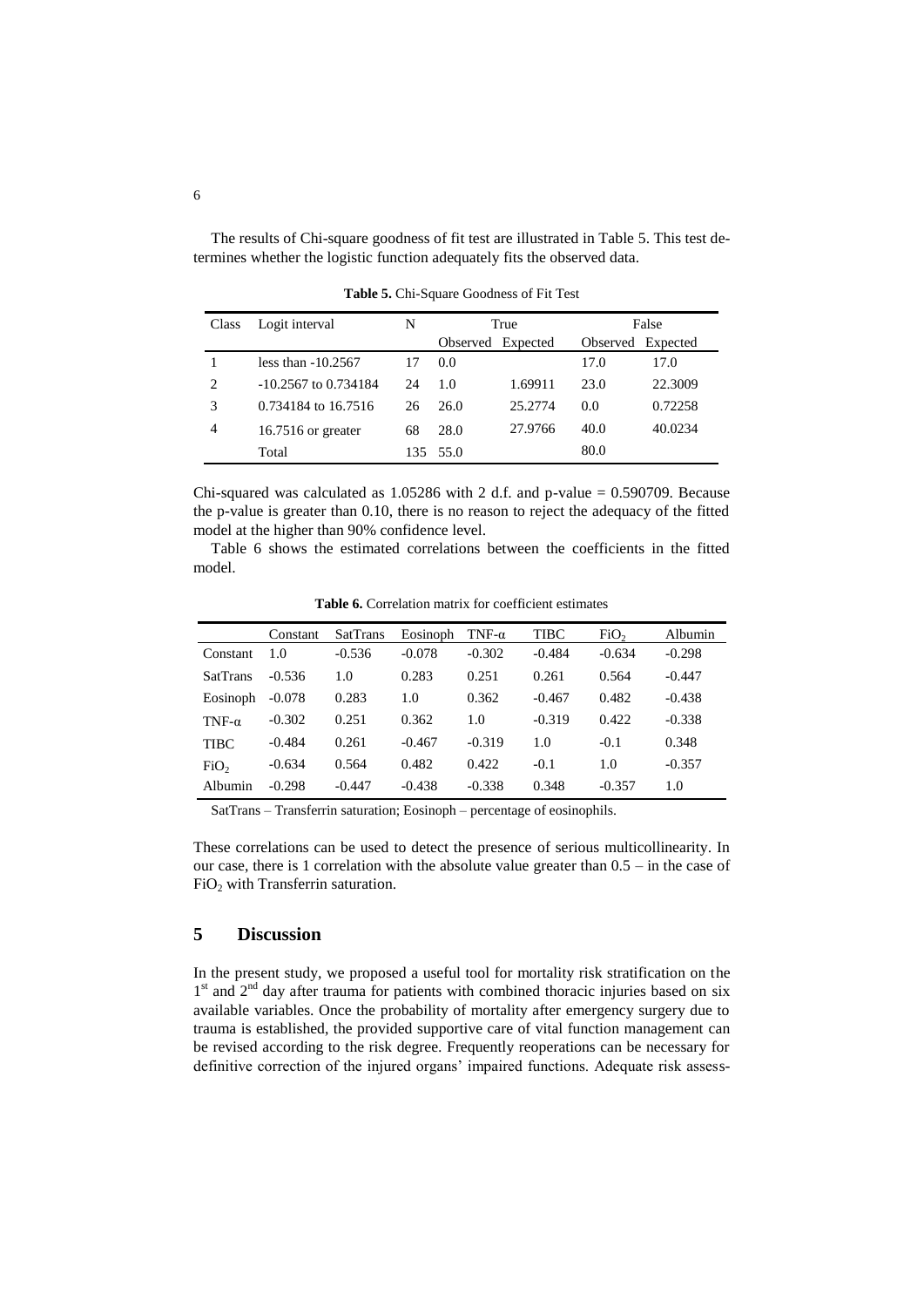ment before the such second-stage surgery can be useful for planning the amount and duration of operative treatment. The use of this score offers an effective clinical tool for decision making in case of massive patients' admission when intensive care must be provided according to injury severity, patients' survival ability and hospital facilities.

Forward elimination of the variables into the logistic regression equation allows increasing the quality of the regression model. On the other hand, it removes variables that duplicate information as a part of redundant features [3]. So, we can hypothesize that pathophysiological mechanisms, responsible for wound dystrophy progression, which activity markers were defined most significant for outcome prediction, are independent of each other. Besides, this independence is relative to how much it can be in biological systems. These results can be interpreted as that there are several relatively independent pathophysiological mechanisms involved in the progression of the wound dystrophy in case of the severe combined thoracic trauma on the  $1<sup>st</sup>$  and  $2<sup>nd</sup>$ day after injury. These findings are supported by data from the correlation matrix for coefficient estimates (Table 6).

Logistic regression parameters with positive sides mean that pathophysiological mechanisms that they reflect make harmful effects and are involved in the progression of wound dystrophy and parameters with negative sides reflect the capacity of compensatory mechanisms directed on stabilization of vital function disturbances and maintenance of homeostasis in case of the severe combined thoracic trauma.

The likelihood ratio tests may help to understand the contribution degree of each pathogenesis routs involved in the progression of wound dystrophy in case of the severe combined thoracic trauma. It can be done according to chi-square values of the logistic regression factors (Table 4). Mechanisms associated with blood loss, and most of all, with a decrease of plasma albumin concentration are the most responsible for the progression of the wound dystrophy on the  $1<sup>st</sup>$  and  $2<sup>nd</sup>$  day of the early posttraumatic period. The multifunctionality of this class of protein molecules (maintenance of oncotic pressure, transport of hormones, drugs and inorganic ions, etc.), obviously, determines the need for stable albumin concentration for aerobic metabolism providing in case of traumatic shock.

Total iron binding capacity has the second importance degree according to chisquare value. Sufficient transferrin concentration is necessary for binding and subsequent disposal of toxic iron released into the bloodstream after significant tissue damage and parenchymal hemorrhages [16, 17]. The presence of the transferrin saturation in the logistic regression equation underlines the importance of the damaging and compensatory mechanisms counterbalance, involved in the pathogenesis of the shock period in case of the severe combined thoracic trauma. On the one hand, hemolysis of erythrocytes in hematomas occurs after closed traumatic injuries and increasing of free toxic iron concentration in the blood produces a disturbance of antioxidant homeostasis [18, 19]. At the same time, on the other hand, the compensatory mechanisms involved in the processes of transport, deactivation and absorption of the iron from the blood are depleted due to decrease of transferrin concentration in the blood plasma as the result of blood loss, which always accompanies severe trauma [17, 20]. The current data highlight the importance of the critical loss of such valuable plasma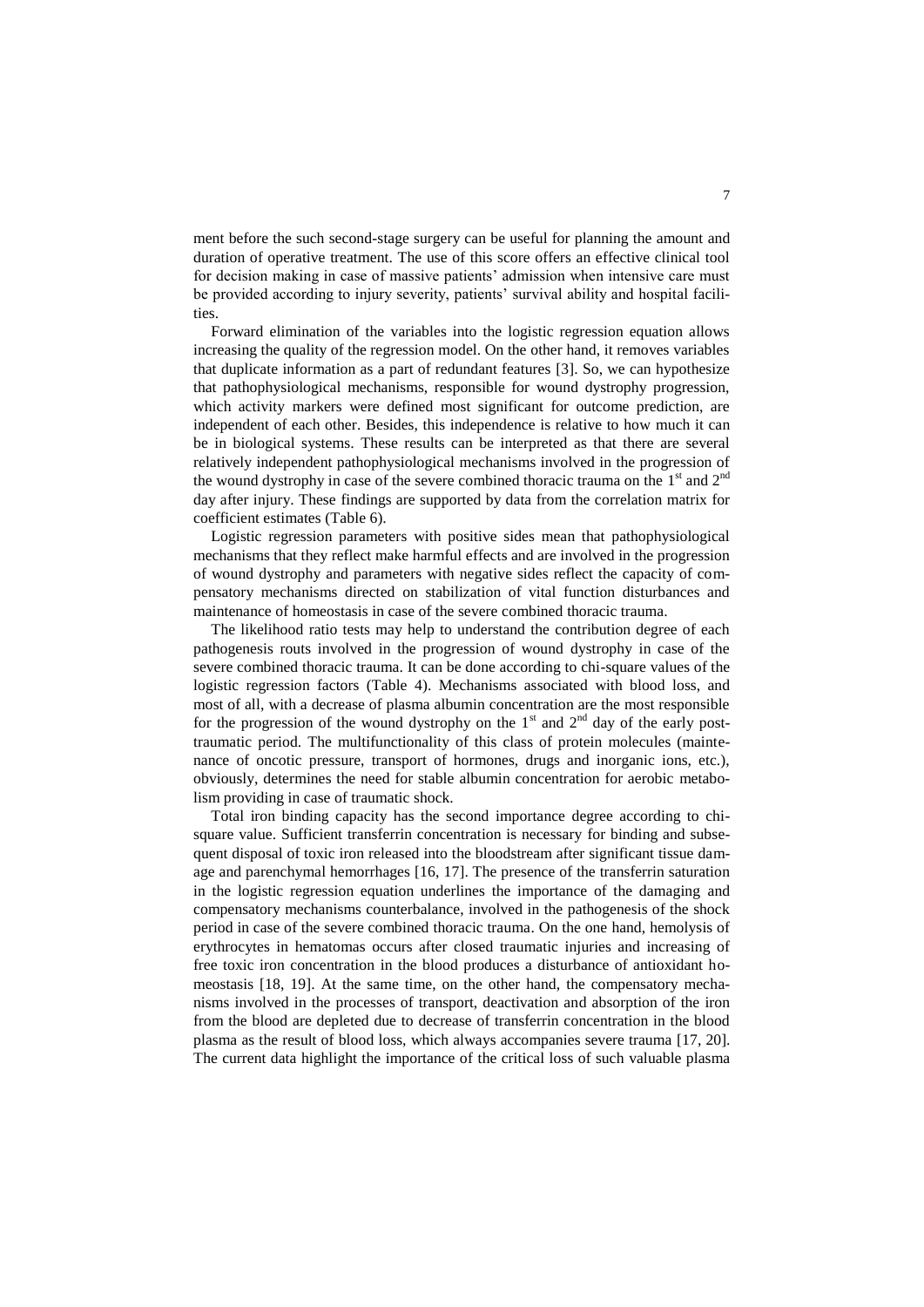proteins as albumin and transferrin with bleeding that determines the body's future ability of the damaging factors compensation associated with traumatic shock due to combined thoracic trauma.

The respiratory failure is the third most important pathophysiological mechanism involved in the progression of the severe combined thoracic injury wound dystrophy on the  $1<sup>st</sup>$  and  $2<sup>nd</sup>$  day after trauma, determined by logistic regression. This finding can be postulated according to the presence of  $FiO<sub>2</sub>$  parameter in the logistic regression equation with chi-square value 15.4 in Likelihood ratio test (Table 4). This parameter reflects patients' oxygen dependence occurring due to both ventilatory disorders (damage to the rib cage, mechanical lung ventilation, presence of intrathoracic volumes) and direct damage to the alveolocapillary membrane as the result of direct lung contusion [21].

Furthermore, early activation of the immune system with the development of systemic inflammatory response syndrome occurs [11, 22]. This pathophysiology mechanism was defined as the fourth degree importance of contributing to the progression of wound dystrophy of this type of polytrauma. The presence in the equation of logistic regression the percentage of eosinophils, as well as the plasma concentration of TNF- $\alpha$  suggests that disturbations of host defense processes are the next most important pathophysiological mechanisms of the shock period of the severe combined thoracic trauma. In accordance with previous studies, the present results have demonstrates that the release of proinflammatory cytokines, including TNF-α, occurs proportionally to the volume of damaged tissues and cells of the body which leads to the activation of nonspecific mechanisms of immune defense [11, 22], including the increase in the number of blood eosinophils involved in the pathophysiological mechanisms of systemic inflammatory response. Prior studies have noted that maximum activation of hyperinflammation occurs within 3-4 days after trauma insult [11, 23– 25]. These accords with our observations, which showed less influence of immune parameters in the regression equation on outcome prediction on the  $1<sup>st</sup>$  and  $2<sup>nd</sup>$  day after trauma.

#### **Conclusions**

The main goal of the current study was to create a prognostic tool for outcome prediction for patients with combined thoracic trauma based on determination of main homeostasis parameters on the  $1<sup>st</sup>$  and  $2<sup>nd</sup>$  day after injury. Multiple regression analysis revealed that the outcome prediction can be fulfilled according to transferrin saturation, percentage of eosinophils, TNF-a concentration, total iron binding capacity, inspiratory fraction of oxygen and albumin concentration on the  $1<sup>st</sup>$  and  $2<sup>nd</sup>$  of the posttraumatic period in case of the severe combined thoracic trauma. The study contributes to our understanding of the interaction between pathophysiological mechanisms that make harmful effects and are involved in the progression of wound dystrophy and compensatory reactions directed on stabilization of vital function disturbances and maintenance of homeostasis during this type of wound dystrophy. Multi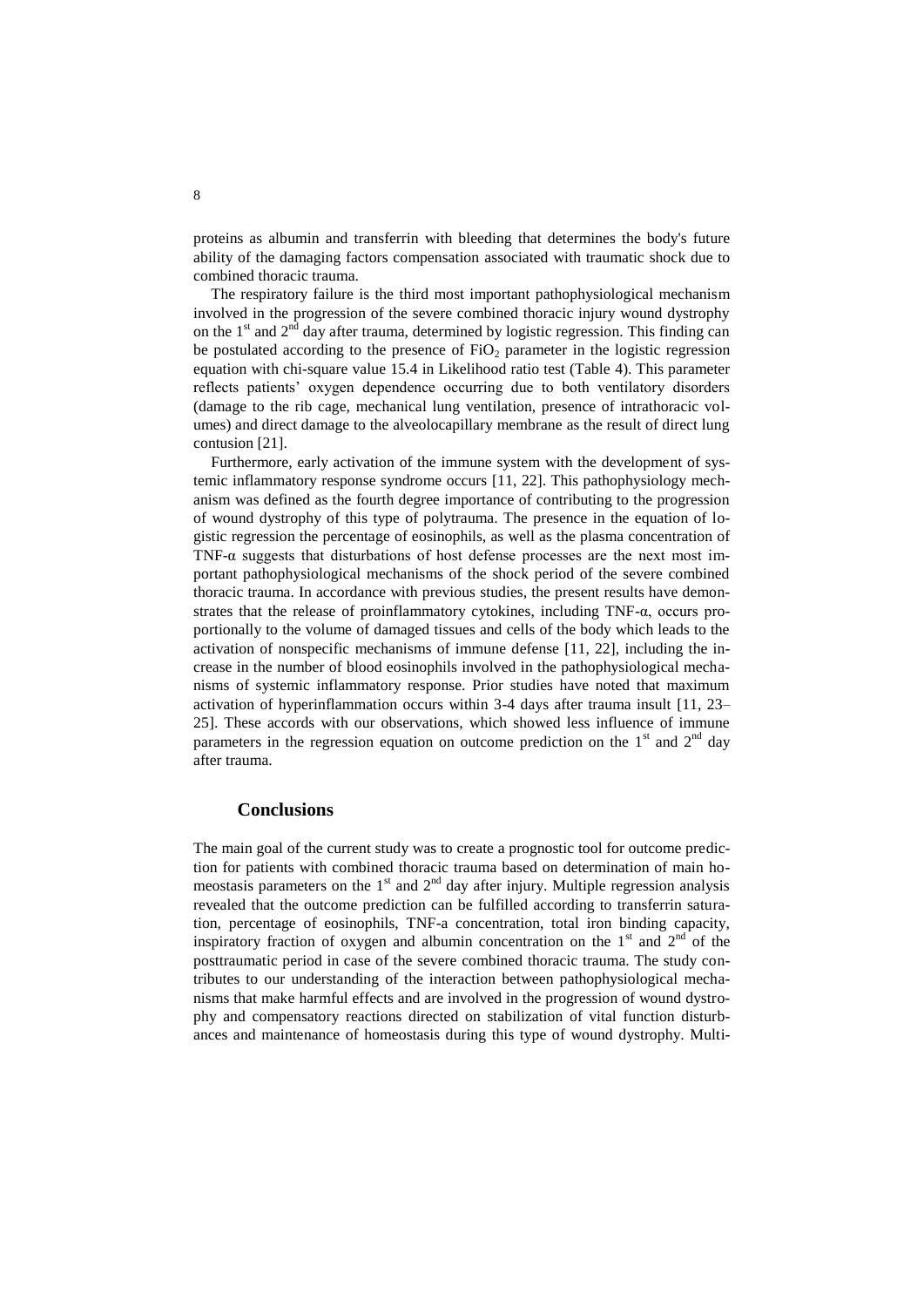variate logistic regression analysis with forward elimination of the variables allows finding and analyzing detailed features of pathophysiological mechanisms.

## **References**

- 1. Bewick, V., Cheek, L., Ball, J.: Statistics review 14: Logistic regression. Crit Care 9(1), 112–8 (2005).
- 2. Tepla, T., et al.: Alloys selection based on the supervised learning technique for design of biocompatible medical materials. Arch Mater Sci Eng 1(93), 32–40 (2018).
- 3. Bowers, D.: Medical statistics from scratch: an introduction for health professionals. Second edition. John Wiley & Sons LTD, Chichester (2008).
- 4. Krishtafor, А.А.: The structure of modern civilian multiple trauma at the stage of providing tertiary care in the intensive care unit of regional hospital. Emergency medicine 1, 96–100 (2019) Ukrainian.
- 5. Carlino, W.: Damage control resuscitation from major haemorrhage in polytrauma. Eur J Orthop Surg Traumatol 24(2), 137–41 (2014).
- 6. Elbaih, A.H.: Patterns and management of chest injuries patients and its outcome in Emergency Department in Suez Canal University Hospital, Egypt. Med Sci Int J. 6(2), 328–37 (2017).
- 7. Bayer, J., Lefering, R., Reinhardt, S., Kühle, J., Südkamp, N.P., Hammer, T., et al.: Severity-dependent differences in early management of thoracic trauma in severely injured patients - Analysis based on the TraumaRegister DGU ®. Scand J Trauma Resusc Emerg Med 25(10), 1–10 (2017).
- 8. Señor, B.V., Puertas, A.CN., Polo, C.S., Civera, A.B., Pinilla M,AS., Virgós Señor, B., et al.: Predictors of outcome in blunt chest trauma. Arch Bronconeumol 40(11), 489–94 (2004).
- 9. Dennis, B.M., Bellister, S.A., Guillamondegui, O.D.: Thoracic trauma. Surg Clin N Am 97, 1047–64 (2017).
- 10. Bouzat, P., Raux, M., David, J.S., Tazarourte, K., Galinski, M., Desmettre, T., et al.: Formalized Expert Recommendations Chest Trauma: First 48 hours management. Anaesth Crit Care Pain Med 36(2), 135–45 (2017).
- 11. Keel, M., Trentz, O.: Pathophysiology of polytrauma. Injury 36(6), 691–709 (2005).
- 12. Dewar, D., Moore, F.A., Moore, E.E., Balogh, Z.: Postinjury multiple organ failure. Injury 40, 912–8 (2009).
- 13. Gebhard, F., Huber-Lang, M.S.: Polytrauma pathophysiology and management principles. Langenbecks Arch Surg 393, 825–31 (2008).
- 14. Huber-Wagner, S., Stegmaier, J., Mathonia, P., Paffrath, T., Euler, E., Mutschler, W., et al.: The sequential trauma score – a new instrument for the sequential mortality prediction in major trauma. Eur J Med Res 15(5), 185–95 (2010).
- 15. Abdel, M., Branscheid, D., Mertzlufft, F., Beshay, M.: Long term management of thoracic trauma in a high frequency trauma center; what have we learned? J Egypt Soc Cardio-Thoracic Surg 26(1), 73–81 (2018).
- 16. Wang, B., Yu, X., Wang, D., Qi, X., Wang, H., Yang, T., et al:. Alterations of trace elements (Zn, Se, Cu, Fe) and related metalloenzymes in rabbit blood after severe